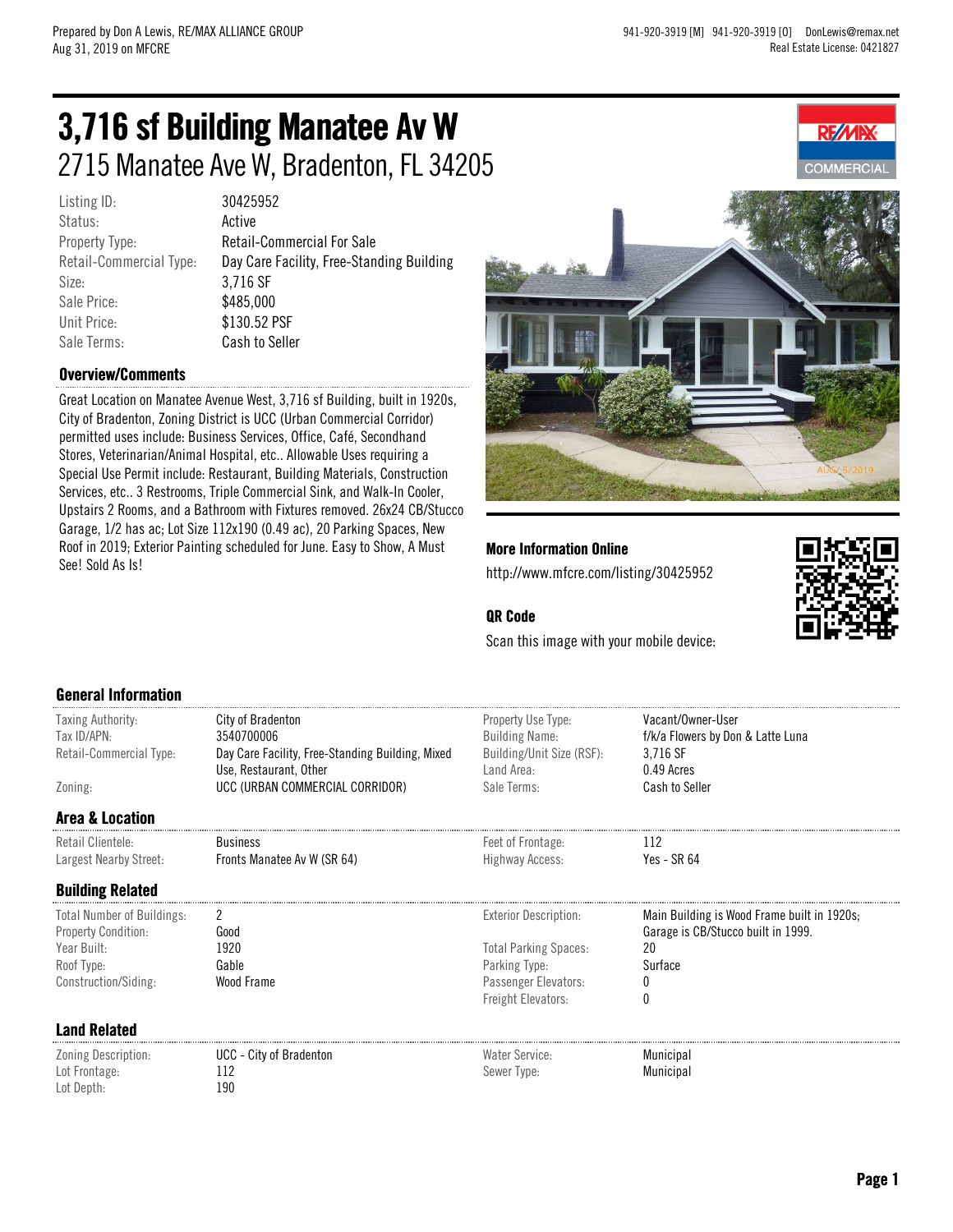#### Location





### Property Images



Exterior 002 Exterior 003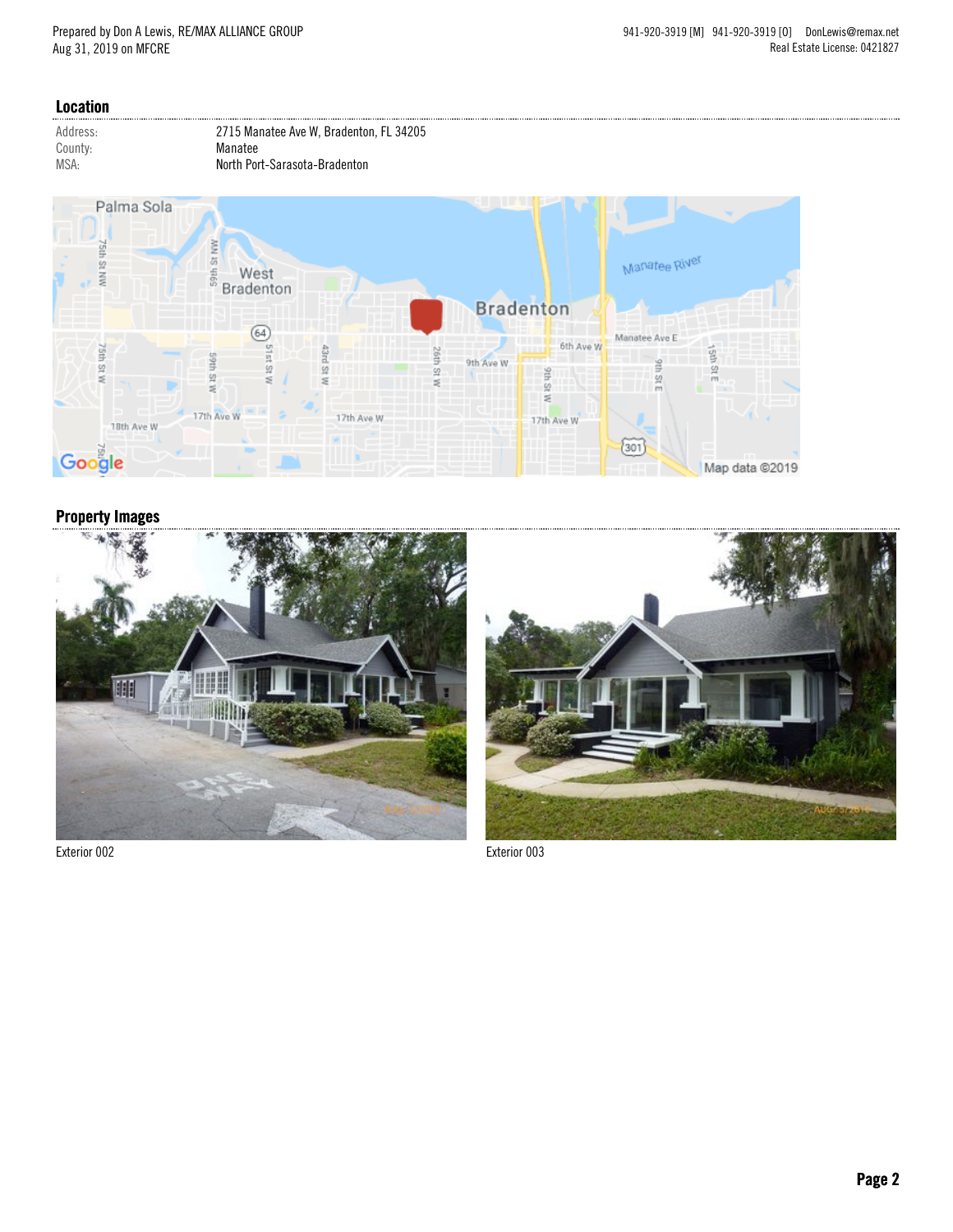Prepared by Don A Lewis, RE/MAX ALLIANCE GROUP Aug 31, 2019 on MFCRE

941-920-3919 [M] 941-920-3919 [O] DonLewis@remax.net Real Estate License: 0421827







Parking Lot



24x26 Garage



2715 Manatee Av W 001



2715 Manatee Av W 002



2715 Manatee Av W 003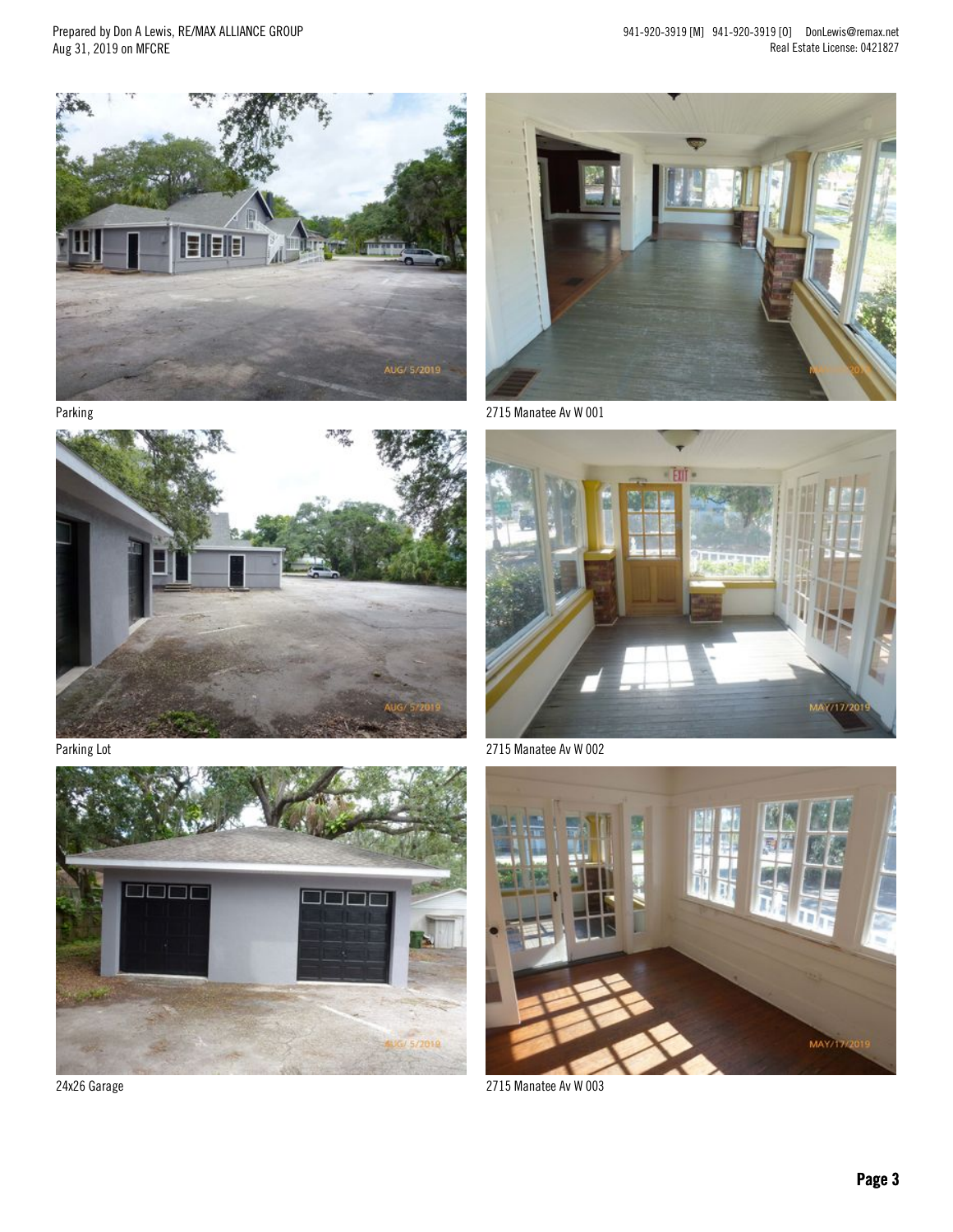Prepared by Don A Lewis, RE/MAX ALLIANCE GROUP Aug 31, 2019 on MFCRE

941-920-3919 [M] 941-920-3919 [O] DonLewis@remax.net Real Estate License: 0421827



2715 Manatee Av W 004



2715 Manatee Av W 005



2715 Manatee Av W 006



2715 Manatee Av W 007



2715 Manatee Av W 008



2715 Manatee Av W 009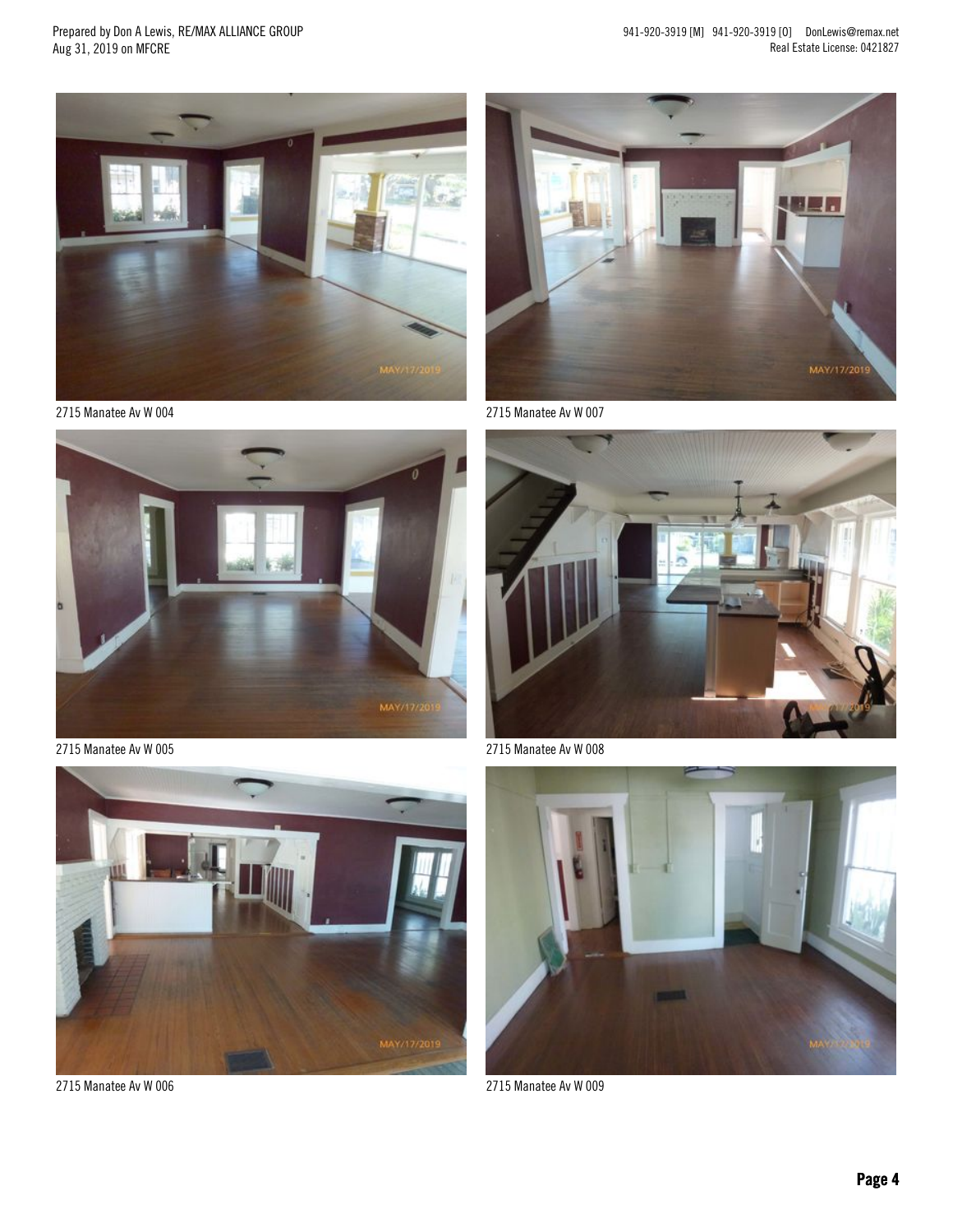Prepared by Don A Lewis, RE/MAX ALLIANCE GROUP Aug 31, 2019 on MFCRE



2715 Manatee Av W 010



2715 Manatee Av W 011



2715 Manatee Av W 012



2715 Manatee Av W 013



2715 Manatee Av W 014



2715 Manatee Av W 015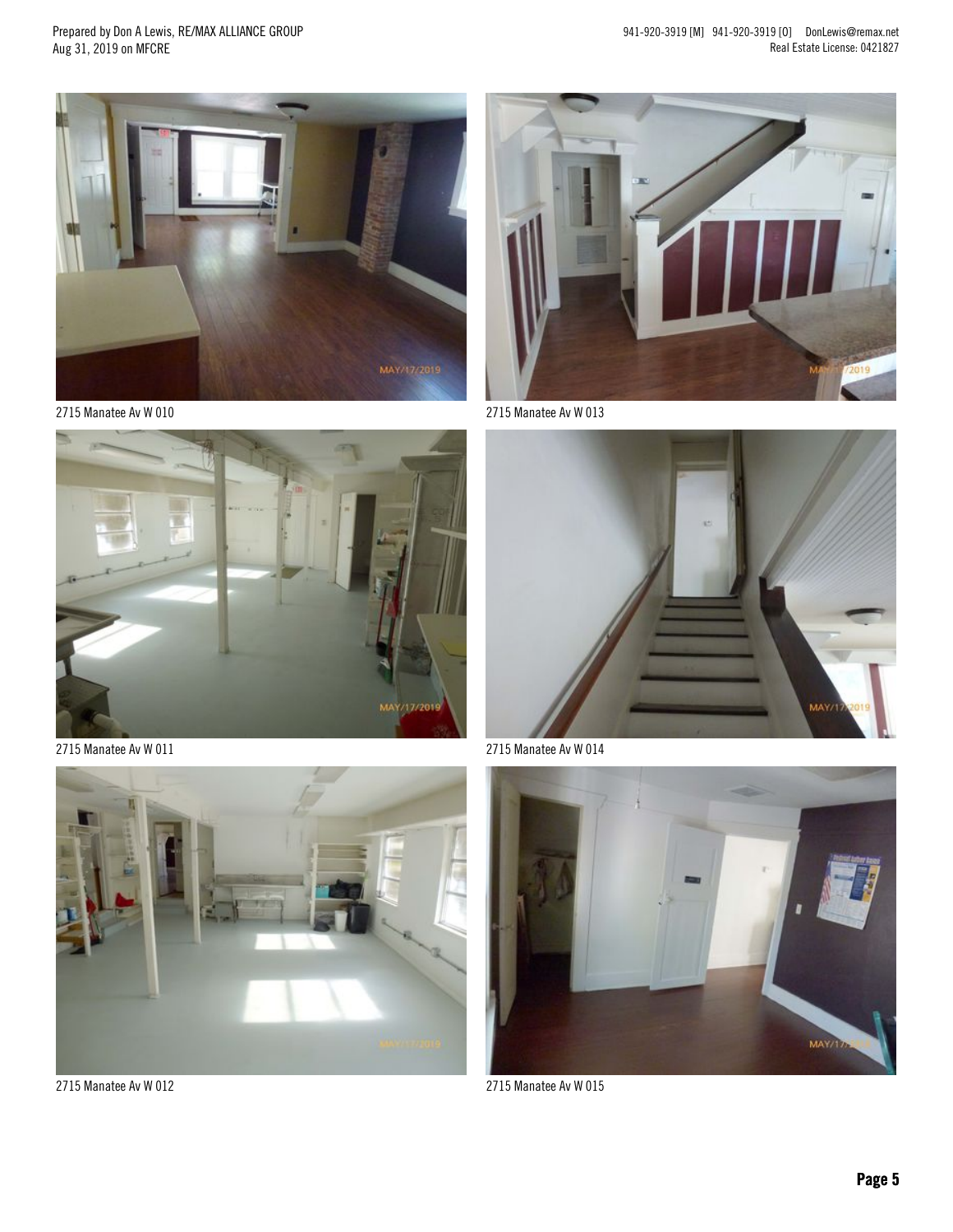941-920-3919 [M] 941-920-3919 [O] DonLewis@remax.net Real Estate License: 0421827

Prepared by Don A Lewis, RE/MAX ALLIANCE GROUP Aug 31, 2019 on MFCRE



2715 Manatee Av W 016



2715 Manatee Av W 017



2715 Manatee Av W 018



2715 Manatee Av W 019



2715 Manatee Av W 020



2715 Manatee Av W 021